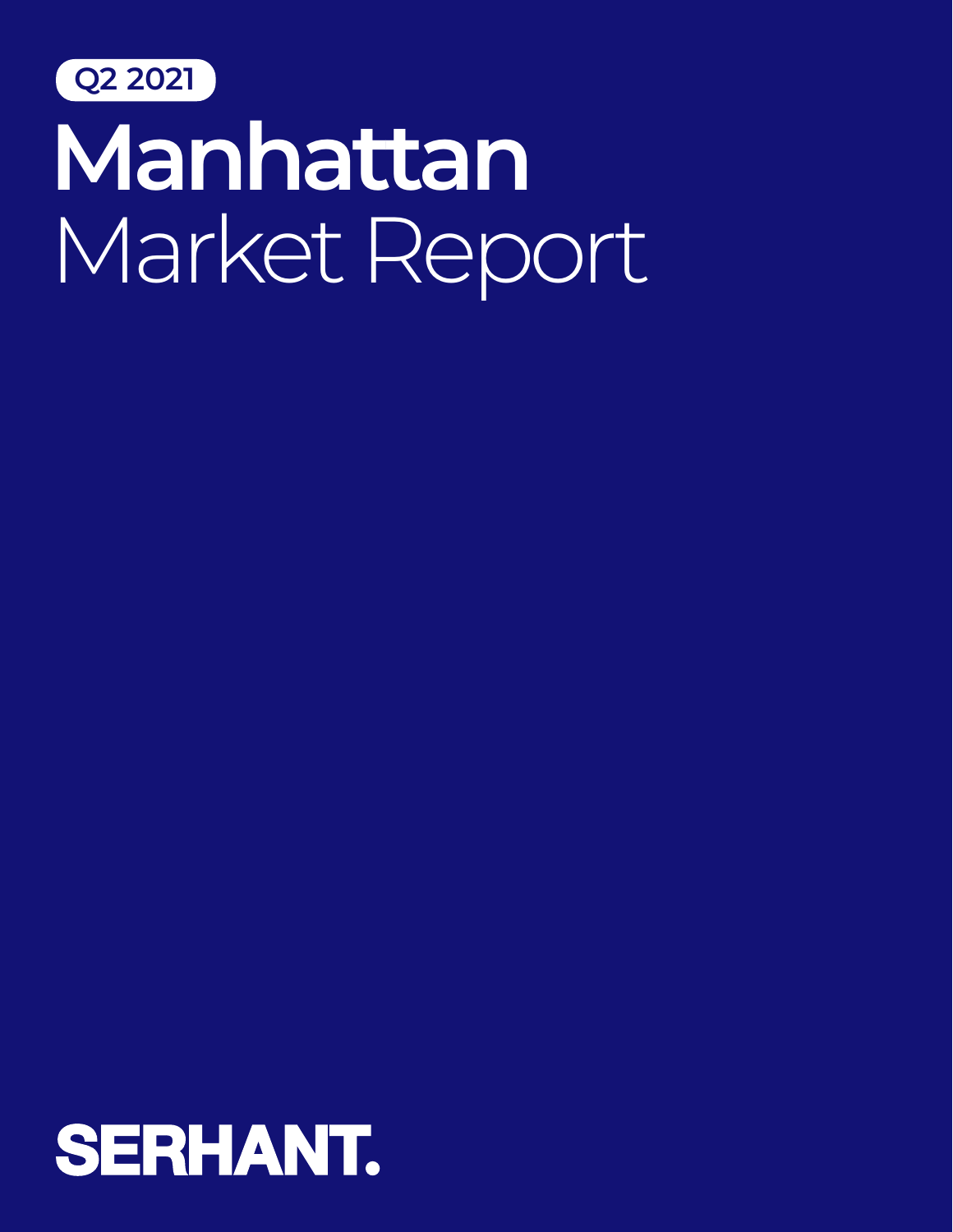### **Letter From Garrett**



**GARRETT DERDERIAN**  Director of Market Intelligence

Whoever said that New York is dead, was dead wrong. The Manhattan housing market was in full swing throughout Q2. The number of sales increased 123% over this time last year, driven by the strength we began to see in Q1. Prices recovered from last year, with the median price up 10.1% to \$1,123,500 and the average price up 7.3% to \$1,995,847. The average price-per-foot was up 1.5% to \$1,335. The number of contracts signed, which is the best real-time indicator of market conditions, surged 619% year-over-year to a record 4,633 transactions. It was the greatest number of contracts signed in a single quarter since at least 2008 – the first year of available data. The sheer velocity of contracts signed dropped the supply level of actively listed properties to 5.4 months from 11.5 in Q2 2020 – an early indication we may be in an sellers' market borough-wide, although the \$5 million and above subset remains a heavy buyers' market. Still, the average discount continued to shrink in Q2 as buyers priced their homes in-line with market expectations. As we look ahead toward Q3, expect this momentum to continue as foreign buyers, who have been largely absent from the market, return to take advantage of current conditions now that most pandemic-related restrictions have eased.

# Market Highlights:

#### **Average Price**

**\$1,995,847** 

**7.3%**

**Median Price**

**\$1,123,500** 

**10.1%**

**Average PPSF**

**\$1,335** 

**Year-Over-Year Year-Over-Year Year-Over-Year 1.5%**

**Share of Inventory Over \$3m 26.7%**

**Share Of Closings Over \$3m 14.6%**

**Average Discount 9.7%**

**20.1% Of Properties Took Less Than 30 Days To Enter Contract**

**Average Days On Market 181**

**36.0% Of Properties Took Over 180 Days To Enter Contract**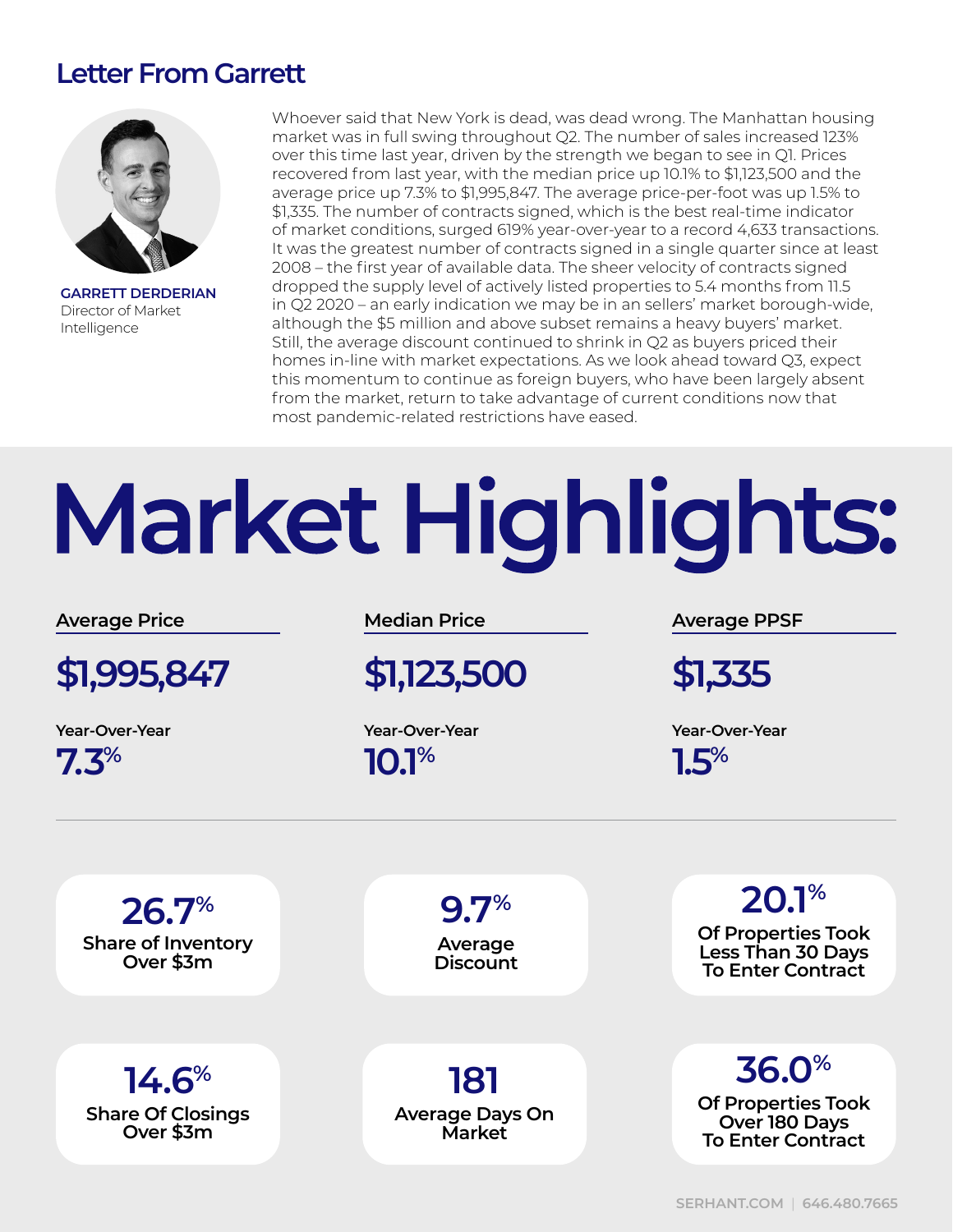## **Closed Sales**

#### **By Bed**

There were 2,739 Q2 sales in Manhattan, an increase of 123% over this time last year. For condos, 2-bedroom units were the most popular, totaling 37% of the market, followed by 1-bedrooms with 35%. Condos with 4 or more bedrooms had the greatest price increases, driven by heightened demand for larger spaces resulting from pandemic-related lifestyle changes. Their median price jumped 22% and their average increased 83%. The co-op market followed a similar pattern, with 4+ bedroom homes median price up 48% and average price up 24%. Notably, both condo and co-op studios show steep prices declines as buyers found them less favorable as they sought out larger spaces.

|                         |               |             | DO<br>nc    | 88          | ot<br>60     |
|-------------------------|---------------|-------------|-------------|-------------|--------------|
| Condo                   | <b>Studio</b> | 1 Bed       | 2 Bed       | 3 Bed       | 4+ Bed       |
| % Units                 | 7%            | 35%         | 37%         | 17%         | 5%           |
| <b>Average Discount</b> | 9%            | 10%         | 9%          | 13%         | 17%          |
| <b>Median Price</b>     | \$585,000     | \$999,000   | \$1,850,000 | \$3,850,000 | \$7,350,000  |
| YoY                     | $-14%$        | 4%          | $-1\%$      | 2%          | 22%          |
| <b>Average Price</b>    | \$596,749     | \$1,108,661 | \$2,073,001 | \$4,728,632 | \$13,084,507 |
| YoY                     | $-15%$        | $-3\%$      | 0%          | 13%         | 83%          |
| <b>Average PPSF</b>     | \$1,147       | \$1,396     | \$1,516     | \$2,007     | \$2,148      |
| YoY                     | $-11%$        | $-4%$       | $-0.5%$     | 3%          | 5%           |
| <b>Average SF</b>       | 533           | 821         | 1,344       | 2,180       | 3,631        |
| YoY                     | $-11%$        | 3%          | 1%          | 8%          | 7%           |

|                         |           |           | oc<br>ne    | 80          | 00<br>$\bullet\bullet$ |
|-------------------------|-----------|-----------|-------------|-------------|------------------------|
| Co-op                   | Studio    | 1 Bed     | 2 Bed       | 3 Bed       | $4+$ Bed               |
| % Units                 | 15%       | 41%       | 30%         | 12%         | 2%                     |
| <b>Average Discount</b> | 8%        | 8%        | 9%          | 11%         | 18%                    |
| <b>Median Price</b>     | \$400,000 | \$675,000 | \$1,230,000 | \$1,850,000 | \$3,725,000            |
| YoY                     | $-15%$    | 2%        | $-1\%$      | -8%         | 48%                    |
| <b>Average Price</b>    | \$419,212 | \$712,787 | \$1,405,821 | \$2,121,668 | \$4,078,864            |
| YoY                     | $-11%$    | 2%        | $-1\%$      | -6%         | 24%                    |
| <b>Average PPSF</b>     | \$854     | \$914     | \$1,091     | \$1,078     | \$1,232                |
| YoY                     | $-16%$    | $-2\%$    | 5%          | $-10%$      | 19%                    |
| <b>Average SF</b>       | 506       | 777       | 1,310       | 1,774       | 3,111                  |
| YoY                     | 8%        | 4%        | 1%          | -3%         | 21%                    |

#### **By Price**

The greatest share of deals, with 39.3% of the total, were priced between \$1-3 million. They had an average discount of 10% off their initial listing price. Properties that traded between \$500,000-1 million totaled the next greatest share, with 34.2% of the market. They had an average discount of 8%. The greatest discounts were for properties that sold between \$10-20 million, at 21%. These homes totaled 1.7% of all sales. Notably, the smallest discounts were for homes priced \$20 million and higher, at just 7% off the initial listing price. Their smaller discounts are a result of newly listed homes in this bracket pricing closer to market expectations. In the onset of the pandemic, properties in this price range reported the highest discount rate.

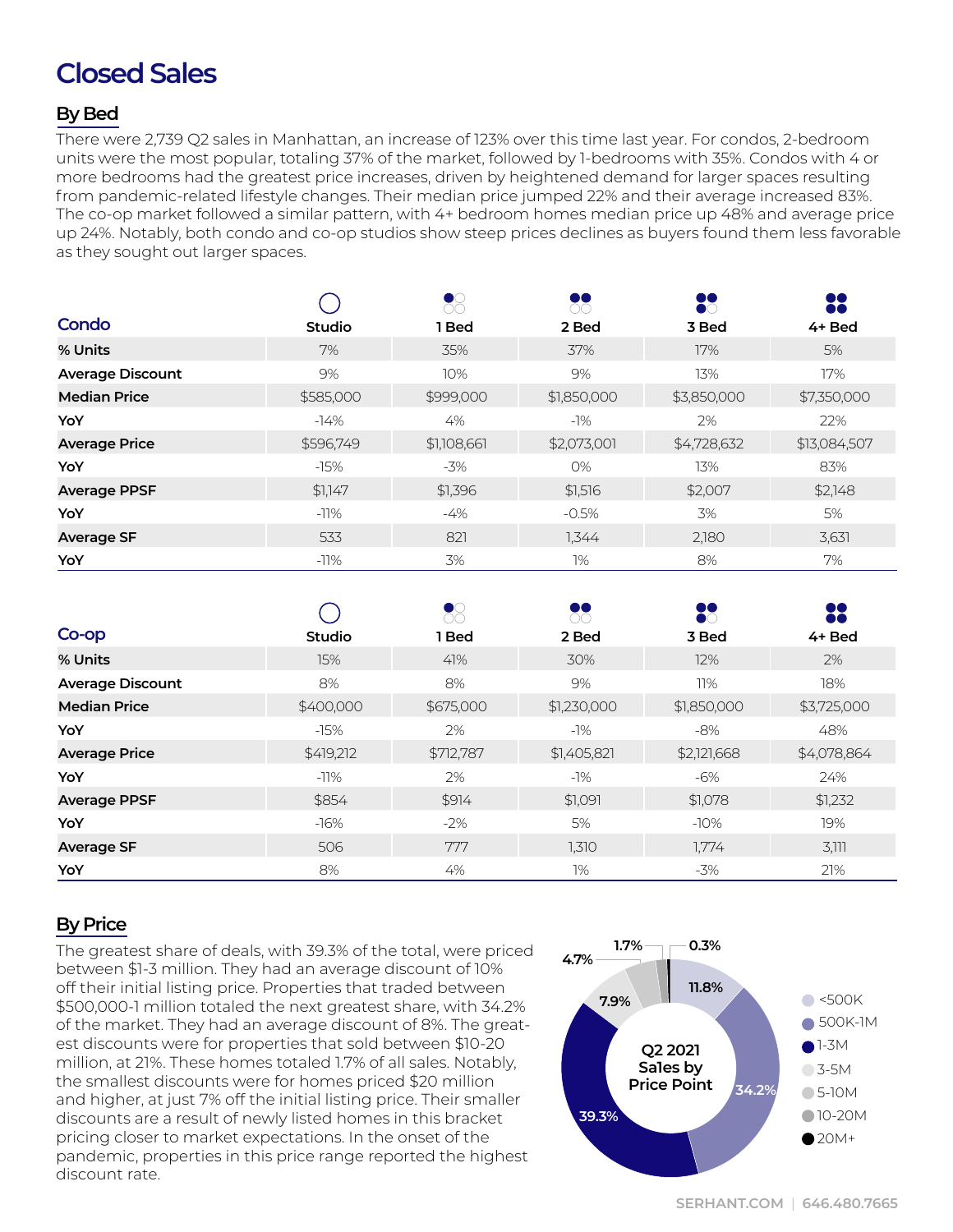## **Closed Sales**

#### **By Location**

For condos, the Downtown market was the most popular in Q2, with 36% of all sales. These homes had slight price declines, with their median down 3% and average down 8%, resulting from a 3% drop in average unit size. The next two most popular markets were the Upper West Side, with 15% of sales, and the Upper East Side with 14%. The concentration of sales in these markets is the continuation of a trend of buyers seeking out more residential enclaves in the city over proximity to offices, as most workers have yet to fully return to their desks. The co-op market showed a similar pattern, with the same top three neighborhoods. Downtown co-ops reported the greatest average price increase of any market, up 14%, while its median price was up 9%.

| Condo                   | Upper<br>Manhattan | Upper<br><b>East Side</b> | Upper<br><b>West Side</b> | Midtown<br>East | Midtown<br>West | Downtown    | Lower<br>Manhattan |
|-------------------------|--------------------|---------------------------|---------------------------|-----------------|-----------------|-------------|--------------------|
| % Units                 | 7%                 | 14%                       | 15%                       | 12%             | 5%              | 36%         | 11%                |
| <b>Average Discount</b> | 7%                 | 12%                       | 10%                       | 11%             | 11%             | 9%          | 12%                |
| <b>Median Price</b>     | \$905,500          | \$1,635,000               | \$1,442,500               | \$1,250,000     | \$999,000       | \$2,288,211 | \$997,080          |
| YoY                     | 23%                | 9%                        | $-40%$                    | $-3%$           | $-14%$          | $-3%$       | 8%                 |
| <b>Average Price</b>    | \$1,204,307        | \$2,746,865               | \$2,667,216               | \$4,465,423     | \$1,450,798     | \$3,088,333 | \$1,417,763        |
| YoY                     | 53%                | 48%                       | $-5\%$                    | 17%             | 0.1%            | $-8%$       | 16%                |
| <b>Average PPSF</b>     | \$1.056            | \$1,410                   | \$1,419                   | \$1,533         | \$1.354         | \$1.896     | \$1,234            |
| YoY                     | 23%                | $-1\%$                    | $-23%$                    | 8%              | $-7%$           | 1%          | 5%                 |
| Average SF              | 1,150              | 1,398                     | 1,253                     | 1,256           | 1,012           | 1,605       | 1,064              |
| YoY                     | 17%                | 12%                       | $-7\%$                    | 19%             | 12%             | $-3\%$      | 6%                 |

| Co-op                   | Upper<br>Manhattan | Upper<br><b>East Side</b> | Upper<br><b>West Side</b> | Midtown<br>East | Midtown<br>West | Downtown    | Lower<br>Manhattan |
|-------------------------|--------------------|---------------------------|---------------------------|-----------------|-----------------|-------------|--------------------|
| % Units                 | 8%                 | 25%                       | 21%                       | 16%             | 2%              | 27%         | 0%                 |
| <b>Average Discount</b> | 7%                 | 10%                       | 8%                        | 11%             | 9%              | 8%          | 11%                |
| <b>Median Price</b>     | \$534,581          | \$874,750                 | \$831,500                 | \$630,000       | \$585,292       | \$972,500   | \$706,000          |
| YoY                     | $-0.1%$            | 2%                        | $-4%$                     | $-4%$           | 14%             | 9%          | 1%                 |
| <b>Average Price</b>    | \$606,556          | \$1,371,903               | \$1,222,187               | \$858,048       | \$664.929       | \$1,354,087 | \$860,500          |
| YoY                     | $-27%$             | $-13%$                    | $-8\%$                    | 9%              | 11%             | 14%         | $-18%$             |
| <b>Average PPSF</b>     | \$610              | \$955                     | \$1.037                   | \$829           | \$918           | \$1.238     | \$638              |
| YoY                     | $-15%$             | 1%                        | $-2\%$                    | $-2\%$          | 3%              | 2%          | -33%               |
| Average SF              | 947                | 1,210                     | 1,001                     | 1,012           | 961             | 1.116       | 1,430              |
| YoY                     | 7%                 | 18%                       | $-4%$                     | 14%             | 18%             | 9%          | 11%                |



#### **Historical Price Trends**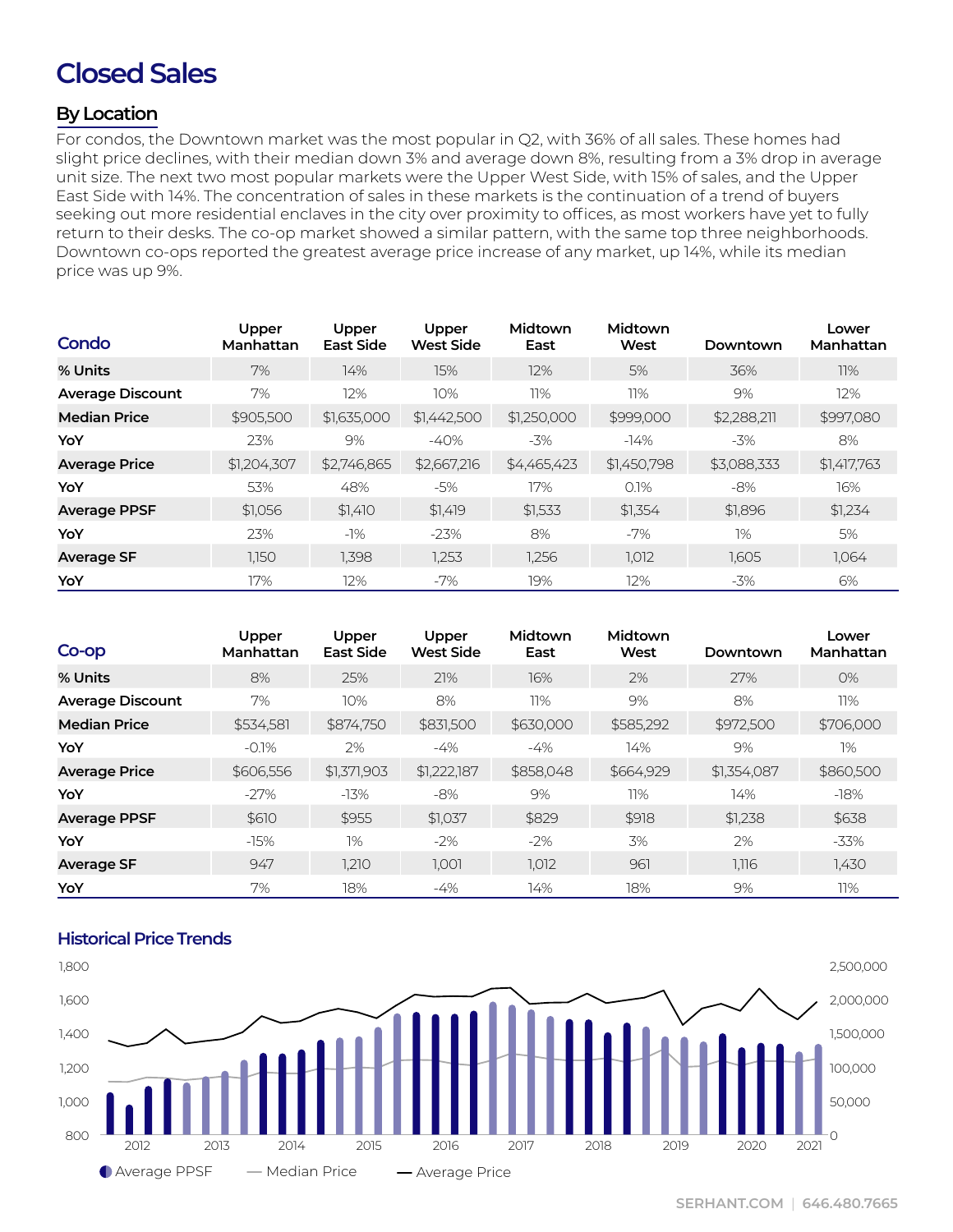## **Contracts Signed**

#### **By Bed**

There were 4,633 contracts signed in Q2 – the highest total since at least Q1 2008, the earliest year of available figures. The next greatest number of deals were signed in Q2 2013, when 4,592 contracts were reported. For condos, 1-bedroom and 2-bedroom homes each totaled 34% of the market. Their prices were largely stable over this time last year. 3-bedroom condos, with 18% share, had the strongest price improvements, with their median up 19% and average up 30%. These units also showed the greatest size increase, up 8%. For co-ops, 1-bedrooms totaled the largest share, with 38% of transactions. 2-bedrooms followed with 31% of the market. Like condos, their prices were largely unchanged from one year ago.

|                      |               |             | oc<br>ΩC    | 88          | 88          |
|----------------------|---------------|-------------|-------------|-------------|-------------|
| Condo                | <b>Studio</b> | 1 Bed       | 2 Bed       | 3 Bed       | $4+$ Bed    |
| % Units              | 6%            | 34%         | 34%         | 18%         | 8%          |
| <b>Median Price</b>  | \$629,000     | \$999,000   | \$1,995,000 | \$3,692,500 | \$7,991,500 |
| YoY                  | $-19%$        | 1%          | 5%          | 19%         | $-15%$      |
| <b>Average Price</b> | \$654,318     | \$1,158,093 | \$2,231,899 | \$4,565,491 | \$9,787,226 |
| YoY                  | $-13%$        | 0.2%        | 3%          | 30%         | $-4%$       |
| <b>Average PPSF</b>  | \$1,296       | \$1,471     | \$1,682     | \$2,077     | \$2,590     |
| YoY                  | $-8%$         | 0%          | 2%          | 17%         | -5%         |
| <b>Average SF</b>    | 526           | 804         | 1,304       | 2,082       | 3,634       |
| YoY                  | 5%            | $-2\%$      | 0%          | 8%          | $-4%$       |

|                      |               |           | $\alpha$    | 88          | 88          |
|----------------------|---------------|-----------|-------------|-------------|-------------|
| Co-op                | <b>Studio</b> | 1 Bed     | 2 Bed       | 3 Bed       | 4+ Bed      |
| % Units              | 11%           | 38%       | 31%         | 14%         | 5%          |
| <b>Median Price</b>  | \$435,000     | \$695,000 | \$1,285,000 | \$2,150,000 | \$4,500,000 |
| YoY                  | $-3%$         | $-1\%$    | 2%          | $-4%$       | $-22\%$     |
| <b>Average Price</b> | \$480,662     | \$744,198 | \$1,441,300 | \$2,496,648 | \$6,035,111 |
| YoY                  | 10%           | 0%        | $-4%$       | 4%          | 22%         |
| <b>Average PPSF</b>  | \$948         | \$961     | \$1,102     | \$1,155     | \$1,394     |
| YoY                  | 8%            | $-2\%$    | 14%         | 6%          | 31%         |
| <b>Average SF</b>    | 525           | 774       | 1,200       | 1,873       | 3,113       |
| YoY                  | 5%            | $-1\%$    | $-3\%$      | 8%          | 3%          |

#### **By Price**

The greatest share of contracts, with 39.0%, were priced between \$1-3 million. These homes spent an average of 178 days on the market. The next largest share of contracts was priced between \$500,000-1 million, with 33.2% of the market. They spent an average of 154 days listed, the shortest time of any bracket. The slowest moving properties were priced \$20 million and above, which made up 0.4% of the market and averaged 373 days listed. Properties priced under \$500,000 totaled 11.0% of the market and averaged 192 days listed. Homes priced between \$5-10 million averaged 269 days on the market while those \$10-20 million averaged 286 days listed.

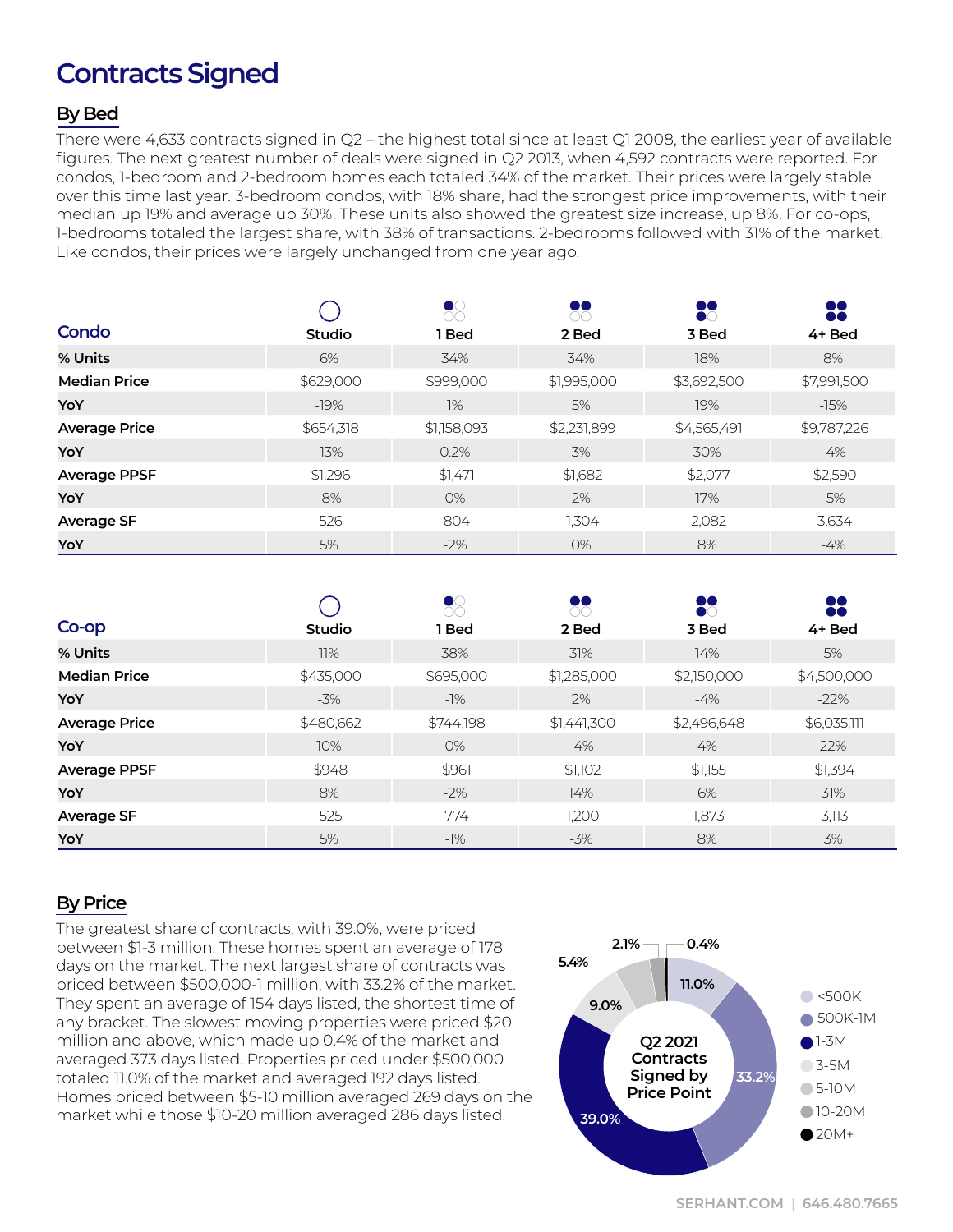## **Contracts Signed**

#### **By Location**

Like previous quarters, Downtown remained the top condo market with 34% of all contracts. There, the median price increased 18% and the average price was up 19%. The most improved market was Lower Manhattan, where the median price jumped 30% and the average price increased 40%, driven by a flurry of new development activity. For co-ops, the Upper East Side was the most in-demand, with 28% of all transactions. There, both the median and average prices increased 21%, driven by a 22% increase in unit size. Upper Manhattan saw its median price jump 18% and its average price increase 12%. Downtown co-ops showed similar movement, with its median price up 7% and average up 20%. Their average size was up 17%, displaying the broader trend of buyers seeking out more space.

| Condo                | Upper<br>Manhattan | Upper<br><b>East Side</b> | <b>Upper</b><br><b>West Side</b> | Midtown<br>East | Midtown<br>West | Downtown    | Lower<br>Manhattan |
|----------------------|--------------------|---------------------------|----------------------------------|-----------------|-----------------|-------------|--------------------|
| % Units              | 10%                | 14%                       | 15%                              | 15%             | 5%              | 34%         | 6%                 |
| <b>Median Price</b>  | \$1,075,000        | \$1,475,000               | \$1,995,000                      | \$1,165,000     | \$1,196,500     | \$2,375,000 | \$1,460,000        |
| YoY                  | 9%                 | $-20%$                    | 2%                               | 1%              | $-17\%$         | 18%         | 30%                |
| <b>Average Price</b> | \$1,232,347        | \$2,672,249               | \$3,265,385                      | \$2,368,604     | \$2,231,275     | \$3,345,050 | \$1,837,007        |
| YoY                  | 2%                 | 6%                        | 27%                              | 30%             | 45%             | 19%         | 40%                |
| <b>Average PPSF</b>  | \$1,153            | \$1,598                   | \$1,850                          | \$1,628         | \$1,670         | \$2,037     | \$1,461            |
| YoY                  | 11%                | $-7%$                     | O%                               | 5%              | 2%              | 8%          | 21%                |
| Average SF           | 1.054              | 1,498                     | 1,605                            | 1,247           | 1,131           | 1,595       | 1,186              |
| YoY                  | $-11%$             | 13%                       | 16%                              | 12%             | 21%             | 10%         | 13%                |

| Co-op                | <b>Upper</b><br>Manhattan | Upper<br><b>East Side</b> | Upper<br><b>West Side</b> | Midtown<br>East | Midtown<br>West | Downtown    | Lower<br>Manhattan |
|----------------------|---------------------------|---------------------------|---------------------------|-----------------|-----------------|-------------|--------------------|
| % Units              | 7%                        | 28%                       | 20%                       | 18%             | 2%              | 23%         | 1%                 |
| <b>Median Price</b>  | \$547,000                 | \$1,050,000               | \$1,099,500               | \$749,000       | \$512,500       | \$940,000   | \$849,000          |
| YoY                  | 18%                       | 21%                       | 11%                       | 27%             | 21%             | 7%          | $-5%$              |
| <b>Average Price</b> | \$707,825                 | \$1,797,174               | \$1,589,960               | \$916,661       | \$645,955       | \$1,423,147 | \$1,017,791        |
| YoY                  | 12%                       | 21%                       | 13%                       | $-6%$           | 49%             | 20%         | $-24%$             |
| <b>Average PPSF</b>  | \$654                     | \$1.046                   | \$1,143                   | \$895           | \$887           | \$1,311     | \$862              |
| YoY                  | 9%                        | 13%                       | 0%                        | 10%             | 12%             | 3%          | $-25%$             |
| Average SF           | 909                       | .267                      | 1.087                     | 1.046           | 898             | 1.198       | 1,339              |
| YoY                  | 1%                        | 22%                       | 4%                        | 16%             | 28%             | 17%         | 13%                |



#### **Average Days on Market**

**185**

Manhattan

**202**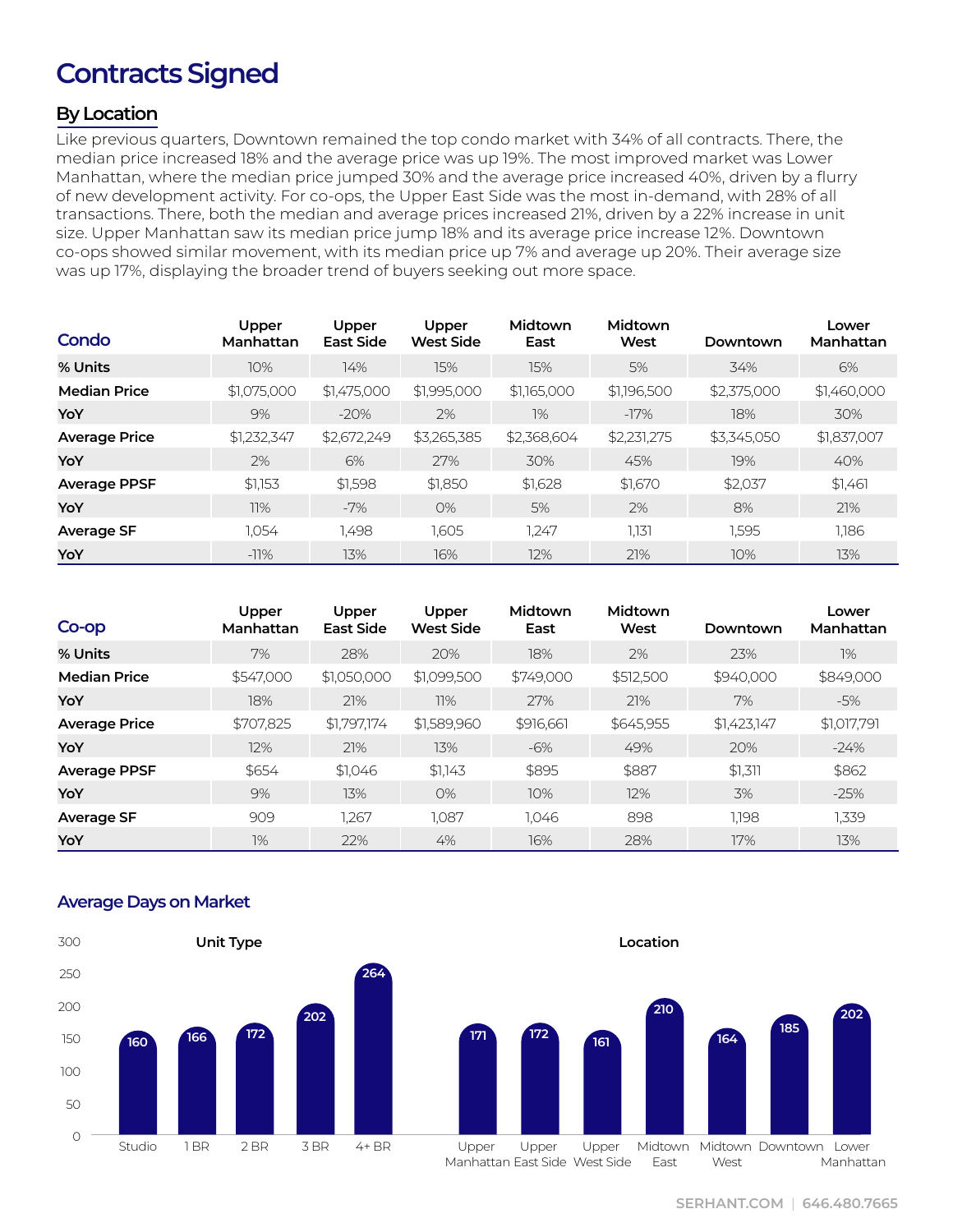## **Active Listings**

#### **By Bed**

There were 8,331 active listings at the end of Q2, an increase of 30.9% from the same time last year. For condos, the largest share of inventory was for 2-bedroom homes, totaling 33% of all listings. 1-bedrooms made up 29%, followed by 3-bedrooms at 20%. Condo median prices declined across all unit sizes, apart from 4+ bedroom homes, where it increased 8%. For co-ops, the greatest share of listings was for 1-bedroom units, with 35%. The next largest share was for 2-bedroom homes, with 30%, followed by 3-bedrooms with 15%. Like condos, prices were lower across all unit sizes from this time last year, indicating sellers understand home values needed to adjust to align with buyer expectations.

|                      |           |             | oa          | 88          | 88           |
|----------------------|-----------|-------------|-------------|-------------|--------------|
| Condo                | Studio    | 1 Bed       | 2 Bed       | 3 Bed       | $4+$ Bed     |
| % Units              | 5%        | 29%         | 33%         | 20%         | 12%          |
| <b>Median Price</b>  | \$679,000 | \$1,099,000 | \$2,225,000 | \$4,250,000 | \$8,800,000  |
| YoY                  | $-1\%$    | $-4%$       | $-7\%$      | $-1\%$      | 8%           |
| <b>Average Price</b> | \$886,584 | \$1,431,417 | \$2,552,256 | \$5,278,030 | \$12,495,443 |
| YoY                  | $-1\%$    | 10%         | $-6%$       | $-6%$       | $-2\%$       |
| <b>Average PPSF</b>  | \$1,409   | \$1,532     | \$1,800     | \$2,24]     | \$2,931      |
| YoY                  | $-6%$     | $-3%$       | $-5%$       | $-5%$       | $-2\%$       |
| Average SF           | 713       | 851         | 1,380       | 2,226       | 3,903        |
| YoY                  | 11%       | 3%          | $-1\%$      | $-0.1\%$    | $-1\%$       |

|                      |               |           | $\mathbf{X}$<br>nr | 88          | 88          |
|----------------------|---------------|-----------|--------------------|-------------|-------------|
| Co-op                | <b>Studio</b> | l Bed     | 2 Bed              | 3 Bed       | $4+$ Bed    |
| % Units              | 11%           | 35%       | 30%                | 15%         | 9%          |
| <b>Median Price</b>  | \$450,000     | \$699,000 | \$1,295,000        | \$2,550,000 | \$5,250,000 |
| YoY                  | $-6%$         | $-3%$     | $-7\%$             | 2%          | $-6%$       |
| <b>Average Price</b> | \$550,613     | \$769,895 | \$1,586,441        | \$3,215,411 | \$8,150,323 |
| YoY                  | $-0.4%$       | $-6%$     | -5%                | $-4%$       | $-3\%$      |
| <b>Average PPSF</b>  | \$970         | \$988     | \$1,107            | \$1,390     | \$1,809     |
| YoY                  | $-4%$         | $-5%$     | $-7\%$             | $-3%$       | $-4%$       |
| Average SF           | 627           | 806       | 1,630              | 2,132       | 3,657       |
| YoY                  | 3%            | $-13%$    | 27%                | 8%          | 5%          |

#### **By Price**

There were 2,999 properties listed between \$1-3 million, making up 36.0% of the market. Listings priced between \$500,000-1 million followed, with 2,315 properties, or 27.8% of the market. 794 homes were priced under \$500,000, making up 9.5% of the market. Homes priced between \$3-5 million made up 11.2% of the market, while the remaining brackets each amounted to a single-digit share. Market-wide, there are currently 5.4 months of supply, indicating a market that is beginning to favor sellers. The most constricted supply is for homes priced between \$500,000-1 million, at 4.5 months, followed both those priced under \$500,000 at 4.7 months. Conversely, the supply of homes priced \$20 million or more is 24.2 months, indicating an extreme buyers' market.

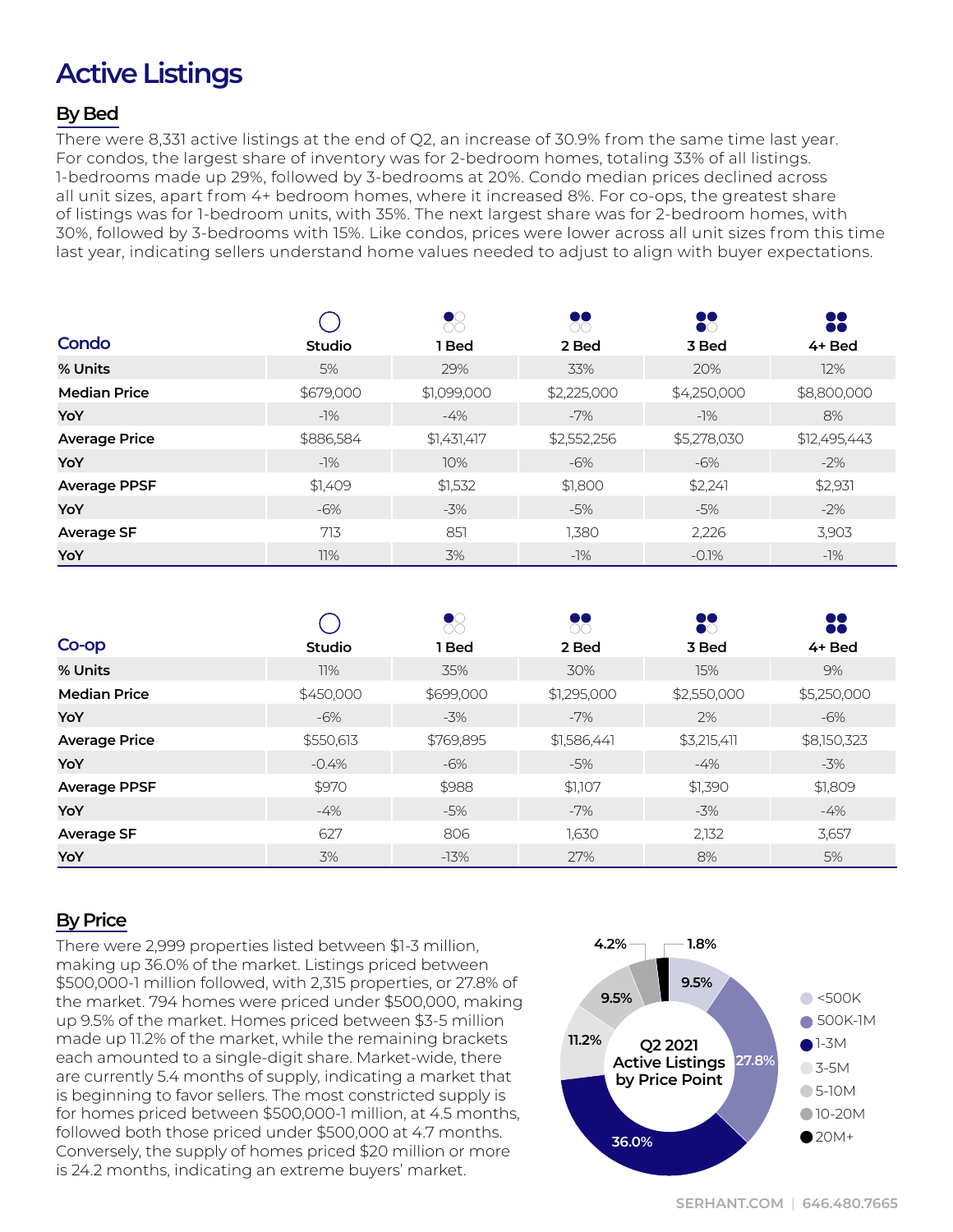## **Active Listings**

#### **By Location**

Downtown had the largest share of condo listings, with 30%. Midtown East followed, with 18%, while the Upper West Side captured 14%. By market, price shifts were mixed. The Upper East Side was the only market to note zero price declines, while Midtown East and West suffered the greatest losses. Market demand in Midtown is closely tied to the office sector and will not fully recover until more workers return to their desks. The greatest share of co-op listings was on the Upper East Side. There, prices were slightly lower from this time last year. Midtown East had the next greatest share, with 22%. Prices there were also down from one year ago. The Downtown co-op market, with 21% of all listings, was a bright spot. There, the median price was unchanged, and the average price increased 17%.

| Condo                | Upper<br>Manhattan | Upper<br>East Side | Upper<br><b>West Side</b> | Midtown<br>East | Midtown<br>West | Downtown    | Lower<br>Manhattan |
|----------------------|--------------------|--------------------|---------------------------|-----------------|-----------------|-------------|--------------------|
| % Units              | 9%                 | 12%                | 14%                       | 18%             | 7%              | 30%         | 10%                |
| <b>Median Price</b>  | \$912,500          | \$2,512,500        | \$2,597,500               | \$1,649,500     | \$1,485,000     | \$2,995,000 | \$1,299,000        |
| YoY                  | $-15%$             | 1%                 | 13%                       | $-8\%$          | $-13%$          | $-3%$       | $-11%$             |
| <b>Average Price</b> | \$1,378,609        | \$4,831,072        | \$4,313,729               | \$4,181,491     | \$2,725,340     | \$4,559,810 | \$2,008,398        |
| YoY                  | O%                 | 15%                | $-2\%$                    | $-14%$          | $-24%$          | 3%          | $-6%$              |
| <b>Average PPSF</b>  | \$1,133            | \$1.969            | \$2,122                   | \$2,030         | \$1.881         | \$2,157     | \$1,492            |
| YoY                  | $-1%$              | $1\%$              | $-3%$                     | $-5%$           | $-9%$           | $-3%$       | $-3%$              |
| Average SF           | 1,141              | 2,095              | 1,816                     | 1,534           | 1,253           | 1,901       | 1,228              |
| YoY                  | $-2\%$             | 14%                | 11%                       | $-11%$          | $-8%$           | $1\%$       | -5%                |

| Co-op                | Upper<br>Manhattan | <b>Upper</b><br>East Side | Upper<br><b>West Side</b> | Midtown<br>East | Midtown<br>West | Downtown    | Lower<br>Manhattan |
|----------------------|--------------------|---------------------------|---------------------------|-----------------|-----------------|-------------|--------------------|
| % Units              | 8%                 | 29%                       | 17%                       | 22%             | 2%              | 21%         | 1%                 |
| <b>Median Price</b>  | \$500,000          | \$1,300,000               | \$977,000                 | \$750,000       | \$571,000       | \$975,000   | \$1,099,000        |
| YoY                  | $-13%$             | $-7\%$                    | $-0.3%$                   | $-4%$           | 4%              | O%          | 42%                |
| <b>Average Price</b> | \$593,649          | \$2,780,590               | \$2,109,584               | \$1,219,868     | \$778,920       | \$1,797,305 | \$1,177,740        |
| YoY                  | $-20%$             | $-9%$                     | 4%                        | $-6%$           | 11%             | 17%         | 18%                |
| <b>Average PPSF</b>  | \$667              | \$1.300                   | \$1.255                   | \$952           | \$1.004         | \$1,341     | \$941              |
| YoY                  | $-5%$              | 1.1%                      | $-5%$                     | $-9%$           | $-3%$           | $-1%$       | $-18%$             |
| Average SF           | 936                | 1,661                     | 2,059                     | 1,133           | 964             | 1,435       | 1,373              |
| YoY                  | $-2\%$             | $-2\%$                    | 3%                        | $-4%$           | 10%             | 22%         | 39%                |

#### **Months of Supply**